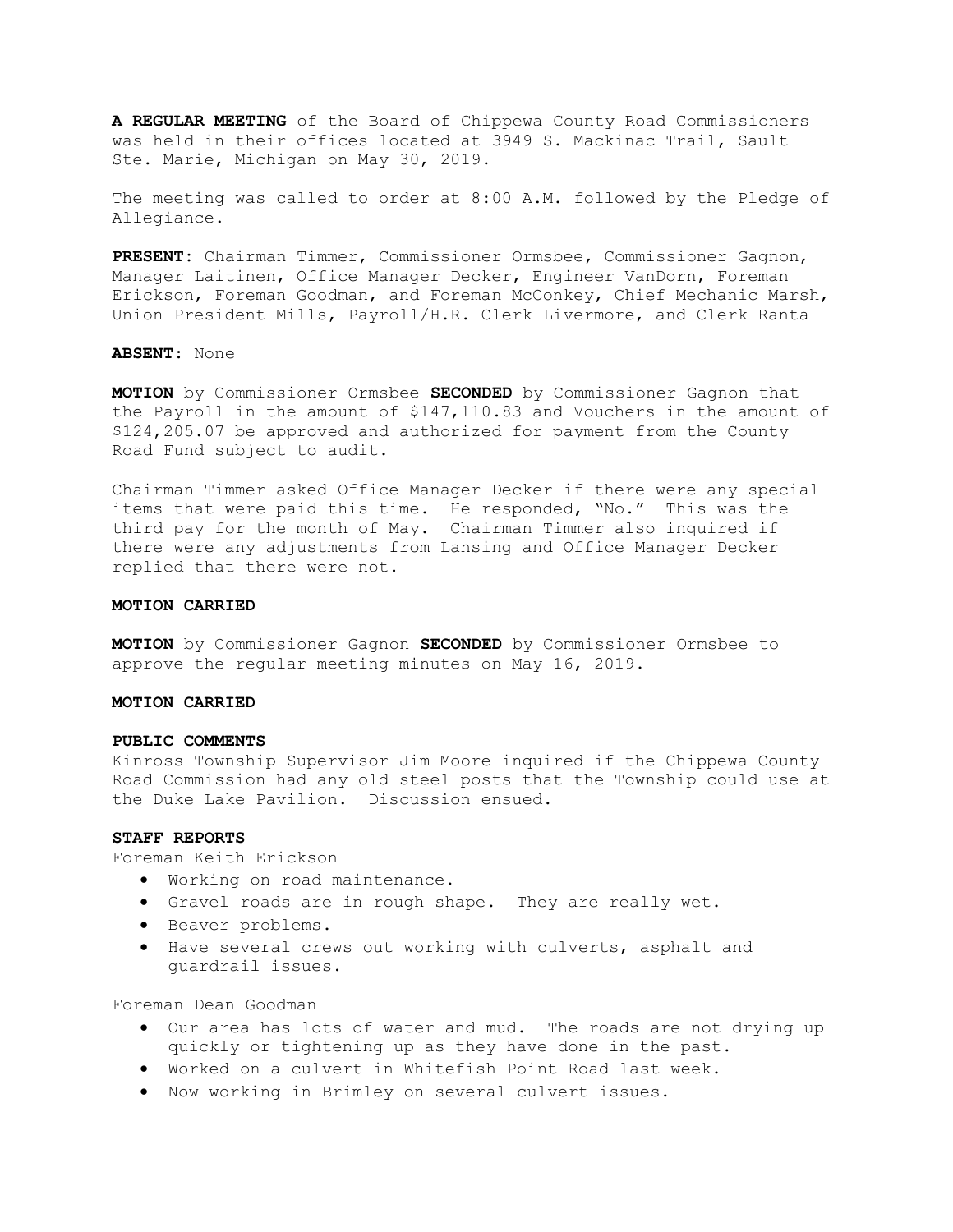Foreman Steve McConkey

- Continuing to wait for Miss Dig to mark the area so culvert work can begin.
- Grading many roads.
- Finished up the shoulder work on M-48.
- Hauling gravel. Hope to start construction soon. We are about a month behind on everything.

Office Manager Decker

- Received our culvert bids.
- Continue to work with renewing the Blue Cross Blue Shield rates and the different options on vision and dental. Hope to have more answers today.
- The financials for April went out last week.
- The Goetzville garage is up and running with the new payroll system with minimal issues.
- The Brimley garage will be set up next for the payroll system. Currently this system has been installed and is functioning in the Sault, Drummond Island and Goetzville garages.

# Chief Mechanic Marsh

- Took delivery of the used skid steer on Monday. Remaining attachment parts such as the water tank, will come next week.
- Baraga County has agreed to purchase truck #666. The truck is currently under repair.
- The garage is very busy.
- The John Deere salesman contacted us and said that they will be receiving more graders in the near future. They wondered if we would be interested in purchasing a grader. Pictures of our current CASE grader were taken for an estimate of a trade-in value quote. Discussion ensued.

Payroll/H.R. Clerk Livermore

 Shared a status up-date on having payroll go to a direct deposit system. Details were discussed further under New Business, Part A.

Engineer VanDorn

- A base layer of crushed gravel was placed on the Lakeshore Drive project between M-221 and Plantation Road. About half of the 8 foot bike path was also completed.
- Payne and Dolan will be back next week to continue with a special piece of equipment that is in current use at another project location.
- Foreman Goodman's crew has been replacing some failing culverts at the Lakeshore Drive project that Payne and Dolan were not contracted to assist with.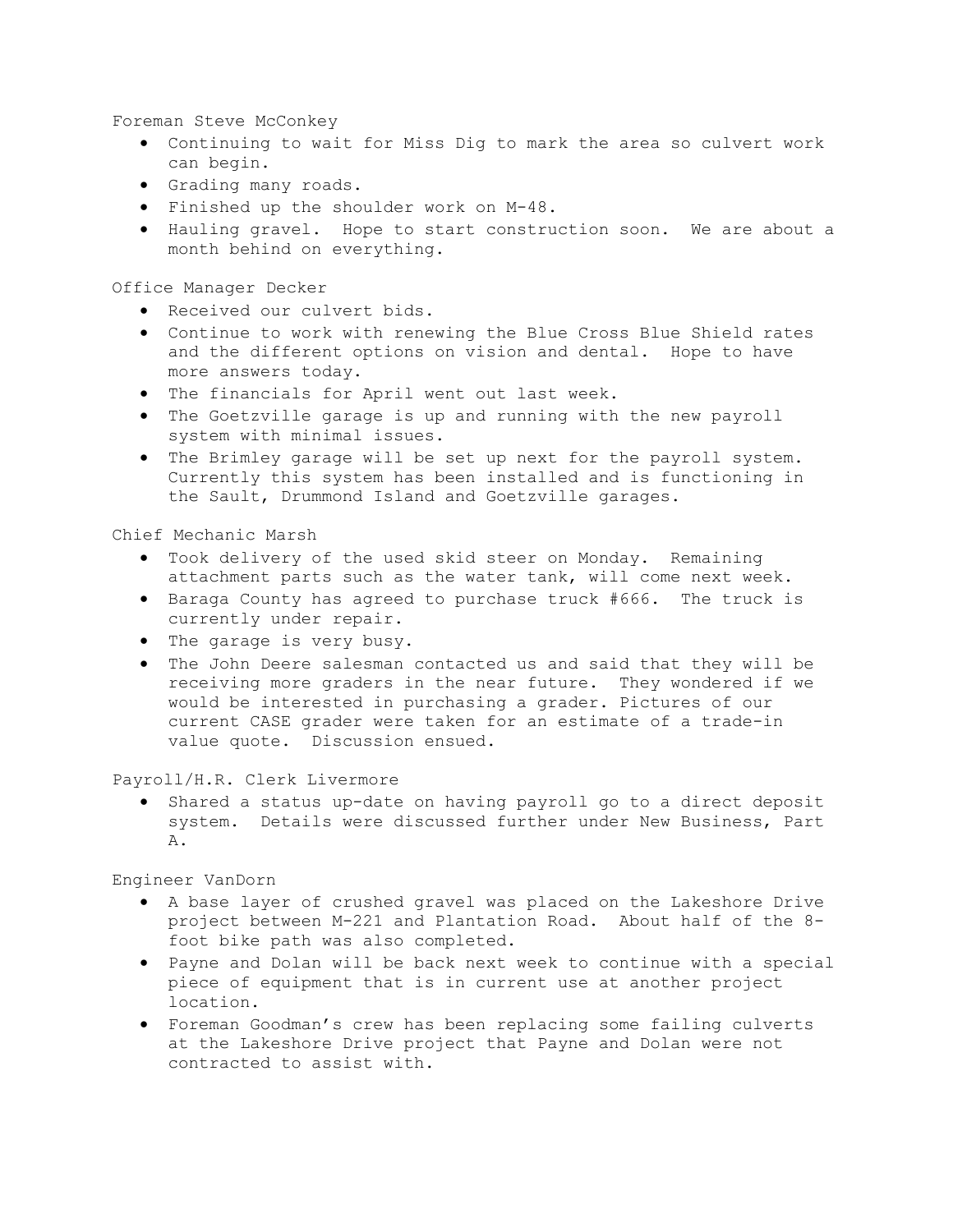- Received an email last week that funds for the Curley Lewis project were obligated. Still pushing for a July letting, but it might be in August.
- Gaines Highway grade inspection was submitted last week and is being reviewed by MDOT.

Office Manager Decker wished to add that Old Mission Bank has a NOW account that has an interest rate of 1.4%. Would like to transfer money from Central Savings Bank to an account with Old Mission since the interest rate is more advantageous. Discussion ensued.

Union President Mills – None

# MANAGER'S REPORT

- Received more guidance from MDOT on how to address the labor disputes that have affected the close outs for 2018 projects on Baker Side Road, 9 Mile Road and Kincheloe.
- The pre-con meeting by MDOT for striping the pavement was held off until every county that is participating had paid their \$40,000 deposit. Waiting for one more county to pay and then they will proceed.
- Baraga County agreed to purchase our truck #666 for the minimum bid price of \$30,000.
- We just received the State-Wide County Road Investment Plan. It was believed that our local road system is in better shape then what was listed in the report. The last PASER reports were taken in 2014. We would like to determine what is the actual condition of our local roads. Therefore, our intern Nick has been trained and he is now going out and rating our local roads. Discussion ensued.
- An agreement was reached with a resident regarding a drainage issue on Spring Bay Road in Detour. A small culvert or cross tube pipe will be installed. This will benefit not only the resident, but approximately four or five other properties as well.
- Local project preparations have begun. Preparing for the start of our local heavy maintenance projects which will include but are not limited to WestShore Drive on Sugar Island, Prairie Road and roads in Pickford, Raber and Drummond Island.
- Planning to bid out crush gravel on Drummond Island.
- The skid steer loader was delivered. Very nice machine. Rest of the accessories will be coming soon.
- Working with Skinners in Pickford to start a build for a brush hog tractor. Found that Skinners carries the tractors listed with MiDeal.
- McCoy Forestry notified us of potential 772 Deere Graders we may want to purchase. The salesman took pictures of our CASE grader to evaluate in the event we decide to trade it in.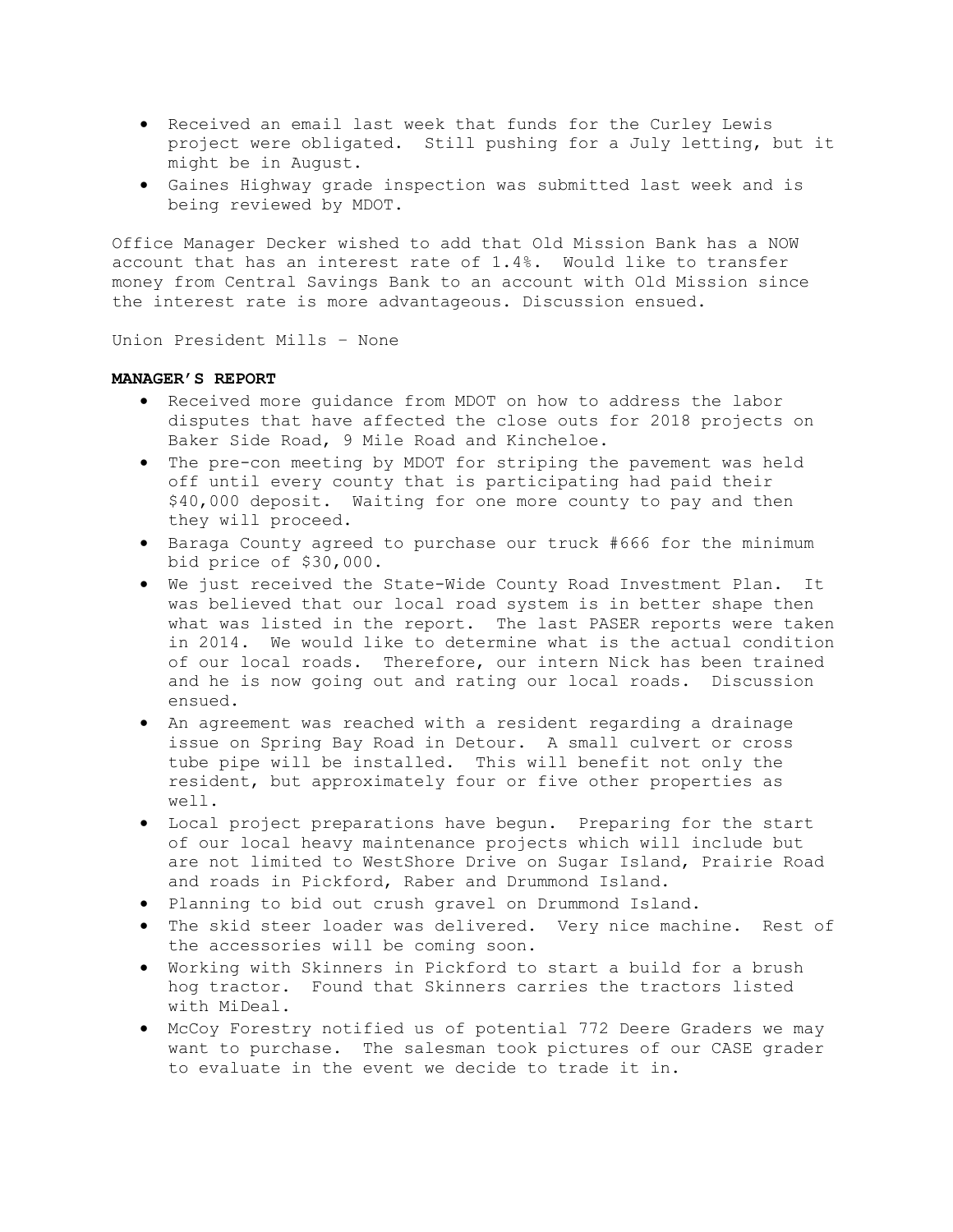## NEW BUSINESS

- Payroll Approval Process with Direct Deposit Details were discussed on the process and how to move forward with direct deposit. A motion was made to move forward by Commissioner Gagnon. The motion failed for lack of support. Staff will prepare a resolution detailing the actions necessary for the Board to act on.
- Culvert Bid Award

MOTION by Commissioner Ormsbee SECONDED by Commissioner Gagnon to award the culvert truckload quantity bid to Etna Supply and to accept all bids presented for future consideration.

## MOTION CARRIED

MOTION by Commissioner Gagnon SECONDED by Commissioner Ormsbee to accept the St. Regis Culvert bid price for polymer coated culverts.

### MOTION CARRIED

 Engineering Reimbursement Signature Page MOTION by Commissioner Gagnon SECONDED by Commissioner Ormsbee to authorize Chairman Timmer to sign the engineering reimbursement signature page.

## MOTION CARRIED

- Credit Card Authorization Signature Page Discussed the option of changing from one general credit card that is used by all to one general credit card and 7 specific, employee named credit cards, totaling a combined limit of \$10,000. If approved, the credit card policy would need to be up-dated. This item was tabled until the Credit Card Control Policy was discussed.
- Reaffirm Board Policy #16: Credit Card Control Policy MOTION by Commissioner Ormsbee SECONDED by Commissioner Gagnon to adopt the up-dated Credit Card Control Policy to a combined \$10,000 limit with 8 users and give Stephanie the authority to add the last four digits of the account number under the individual card holder's name.

# MOTION CARRIED

 Credit Card Authorization Signature Page MOTION by Commissioner Gagnon SECONDED by Commissioner Ormsbee to authorize Chairman Timmer to sign the credit card authorization signature page.

## MOTION CARRIED